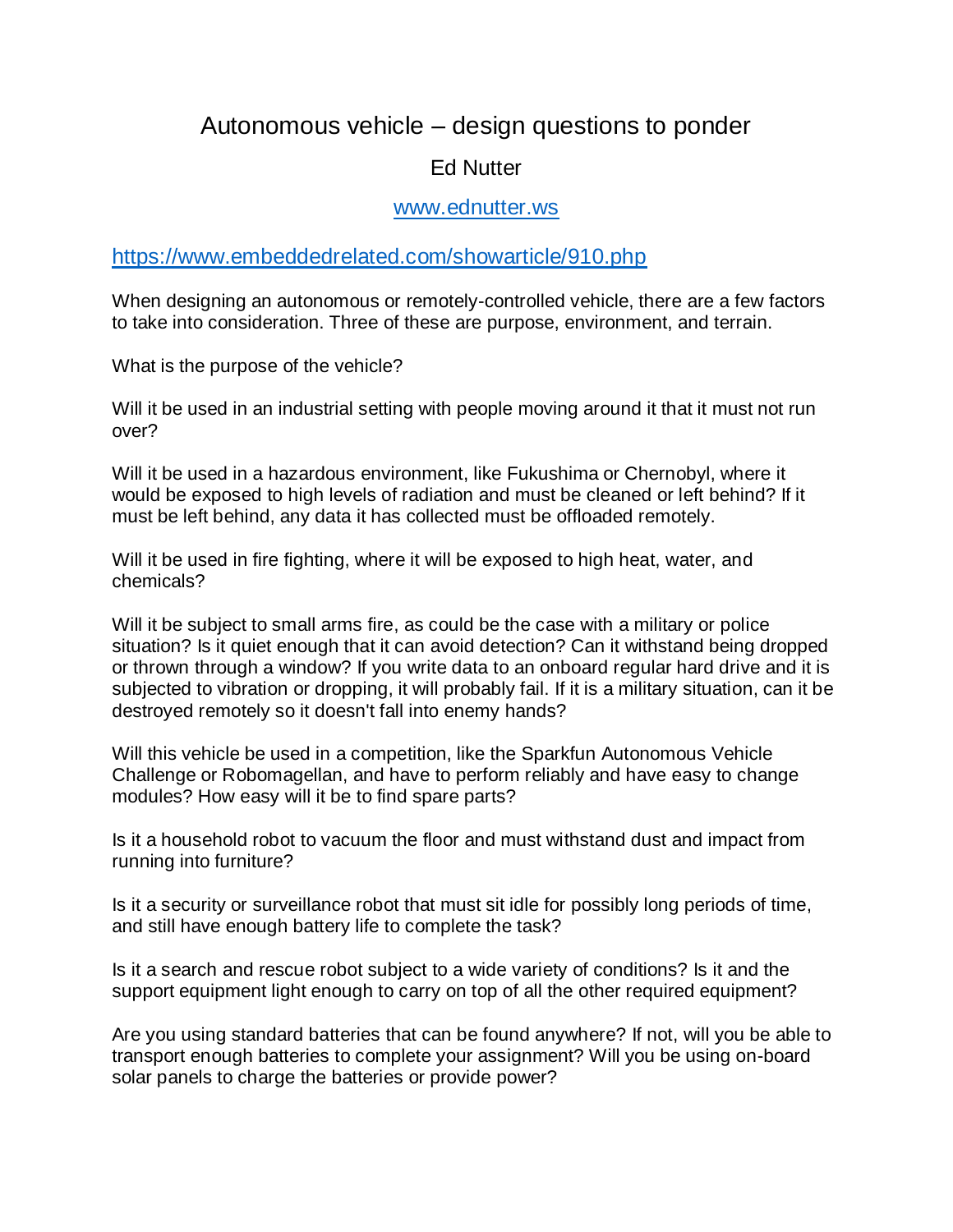Is your vehicle or robot modular? Can you shut down one wheel and use one or more of the other wheels to propel the vehicle?

Are your electronics vibration resistant? If you use solid-state devices, are the connectors secure? At least one of the DARPA deseart challenge groups had to fabricate a rack mounted with shock absorbers to protect their hard drives.

Will this vehicle be sent into space, subject to solar radiation, withstanding a landing and possibly never having human contact ever again?

What happens if the batteries fail or overheat and ignite?

After you decide what the vehicle will be used for, the environment it will be used in factors into the design.

Can the vehicle withstand rain or puddles of water? If used underwater, can it withstand the pressure?

Will the vehicle be used in snow? Does it have enough power and clearance to plow through the snow, and how long will that power last? Will it be light enough to "float" on top of the snow? Will the building materials become brittle in the cold? How well can it navigate ice? Will slipping on ice interfere with wheel encoder count?

Do the materials break down in direct sunlight?

If used in corrosive environments, how long will it last? Saltwater is quite corrosive.

Is the vehicle going to be used in a potentially explosive environment, like a coal mine or natural gas leak, and must eliminate sparks?

If used in a fire, can it withstand the heat and smoke? If using a first-person-view camera, how will you navigate through smoke or keep dirt and debris away from the camera?

Mud is difficult to navigate and quickly drains battery power.

Added to all this, is the terrain...

How large of an obstacle can your vehicle drive over? What happens if it gets stuck, or rolls over? Can it get a flat tire?

How steep of a hill can it climb? Do the tires have sufficient traction and the motor enough torque?

Will it be driving on snow or marshy terrain?